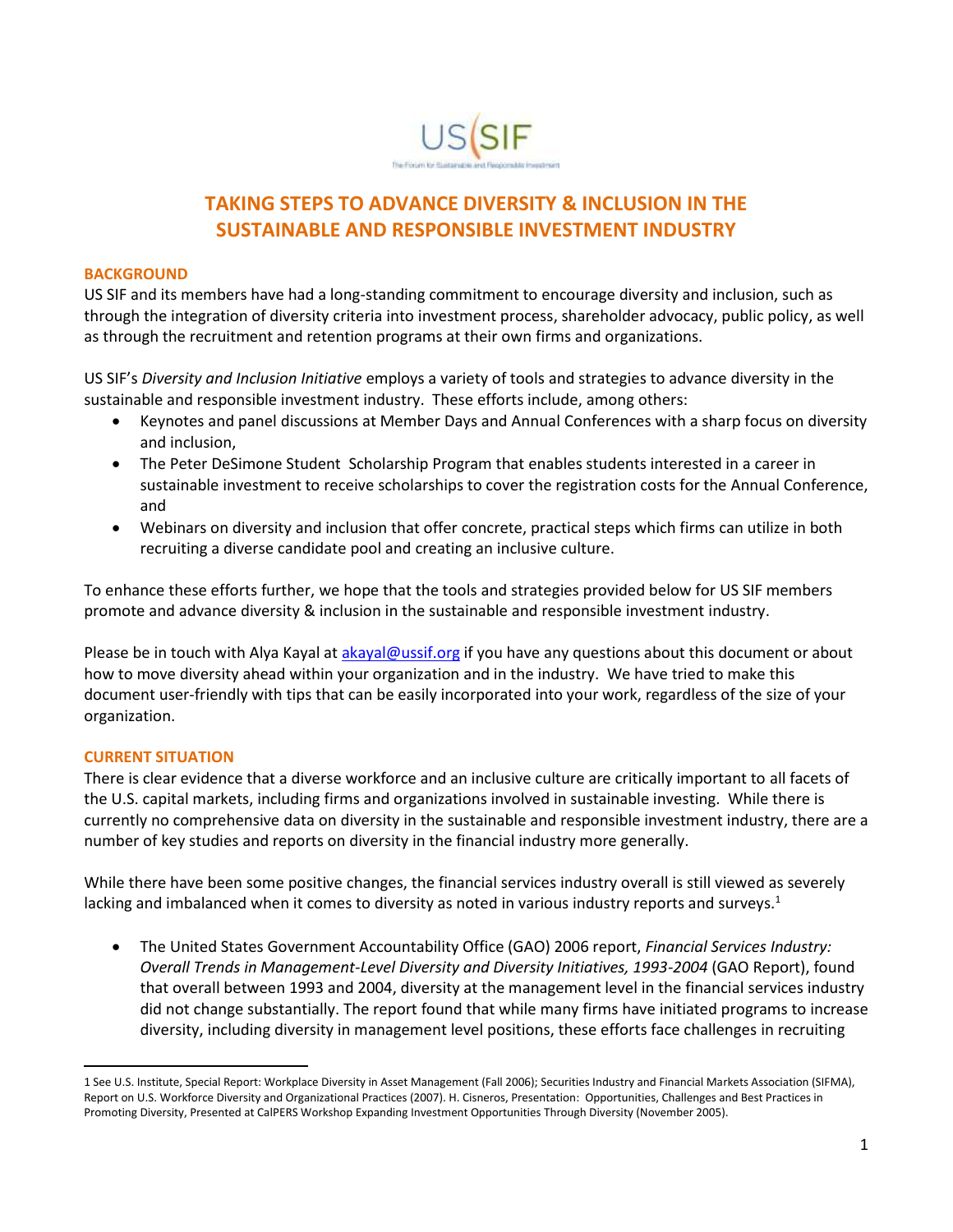and retaining minority candidates, and gaining the "buy-in" of key employees such as the middle managers who are often responsible for implementing such programs.

- EEO-1 data for 1993 through 2006 generally do not show substantial changes in representation by minorities and women at the **management level** in the financial services industry, but some racial/ethnic minority groups experienced more change in representation than others. The data shows that overall management-level representation by minorities increased from 11.1 percent to 15.5 percent from 1993 through 2004. Specifically, African-Americans increased their representation from 5.6 percent to 6.6 percent, Asians from 2.5 percent to 4.5 percent, Hispanics from 2.8 percent to 4.0 percent, and American Indians from 0.2 to 0.3 percent. Management-level representation by white women was largely unchanged at slightly more than one-third during the period, while representation by white men declined from 52.2 percent to 47.2 percent.<sup>2</sup>
- The U.S. Institute's Diversity Report found that the asset management industry has been particularly slow to respond to the trend witnessed in American industry broadly of fostering diversity in its workforce.
- A 2007 diversity report by the Securities Industry and Financial Markets Association (SIFMA) with data capturing 41% of the U.S. workforce of SIFMA member firms found that the current workforce diversity remains generally unchanged from 2005 (when the last survey and report was issued).<sup>3</sup> Representation of white men has decreased only slightly from **46%** to **45%**; whereas, men of color have increased slightly from **10%** to **11%**, and women of color have stayed level at **11%**. Women generally have decreased only slightly or stayed at level as compared to 2005. Representation of minority and women professionals decreases at a fairly steady rate at each higher level across the investment firms (associate to manager and to executive). Interestingly, the report found that women are being hired at rates below their current representation in society *at almost every job level*.

In summary, various diversity studies and reports on the investment industry demonstrate disappointing results on diversity in the US financial services industry – one of the key sectors in the global economy. The following simple steps may help to accelerate diversity and inclusion in the field of sustainable and responsible investment.

## **STRATEGIES: SIX SIMPLE STEPS**

**1. Educate yourself and your firm on diversity** – There are many dimensions and facets of diversity and inclusion. One of the major stumbling blocks in discussions surrounding diversity is its very definition and misconceptions about which persons or groups are included. Diversity includes the entire spectrum of primary dimensions of an individual, including race, ethnicity, gender, age, religion, disability and sexual orientation, but also includes communication style, work style, organizational role/level, political

 $\overline{\phantom{a}}$ <sup>2</sup> Note: The GAO stated that the EEO-1 data may actually overstate representation levels for minorities and white women in the most senior-level positions, such as Chief Executive Officers of large investment firms or commercial banks, because the category that captures these positions—"officials and managers"—covers all management positions. Thus, this category includes lower-level positions (e.g., Assistant Manager of a small bank branch) that may have a higher representation of minorities and women. Recognizing this limitation, starting in 2007, EEOC revised its data collection form for employers to divide the "officials and managers" category into two subcategories: "executive/senior-level officers and managers" and "first/midlevel officials." The GAO hopes that the increased level of detail will provide a more accurate picture of diversity among senior managers in the financial services industry over time.

<sup>3</sup> Securities Industry and Financial Markets Association (SIFMA), Report on U.S. Workforce Diversity and Organizational Practices (2007).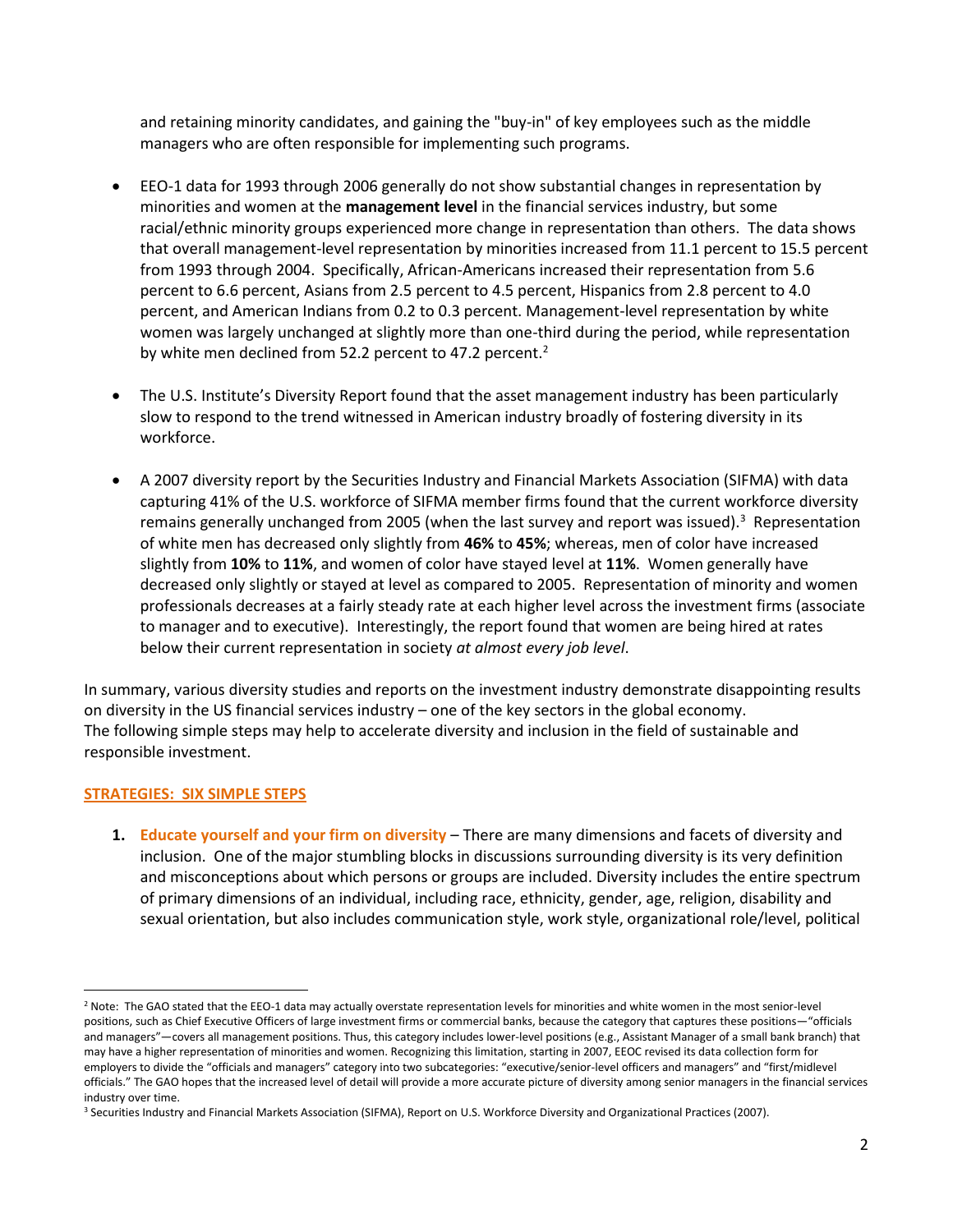views, economic status and geographic origin.<sup>4</sup> Proper education about diversity and inclusion would prepares individuals for an increasingly diverse and global workplace, establish the importance of diversity and inclusion, create expectations and responsibilities around inclusion efforts and build a foundation towards increasing diversity in the SRI industry.

There are a number of organizations that offer comprehensive diversity training, which includes leadership and management training; career planning; succession planning and development; professional development skills and business skills training. For example, training for the firm's recruiters and hiring managers would include proper interviewing techniques to reduce bias, such as ensuring that all candidates are asked the same questions during interviews and that hiring managers provide reasons for non-selection.

- 2. **Support internship, scholarship or fellowship programs for students or recent graduates in demographic areas currently underrepresented in SRI –** A number of US SIF members have developed internship or fellowship programs that target a diverse group of college students whose education and experience align with the needs of their firm. The program can be designed to introduce participants to your sustainable and responsible investment business as a way to heighten their interest in the firm, and should include training, mentoring, networking and interactions with company executives. You can also provide support for entrepreneurs. For example the [Social Venture Networks' Bridge Initiative](http://svn.org/who-we-are/next-generation-leaders) is an initiative to identify, support and promote many of the world's brightest and most innovative entrepreneurs from under-represented groups such as people of color, women and young people, as well as from under-represented geographic areas. US SIF's conference fellowship program is a great way to support diversity by funding the registration fees for students interested in sustainable and responsible investment.
- 3. **Include diversity in your recruitment efforts at schools, colleges and job fairs and establish a presence on campuses of Historically Black Colleges and Universities (HBCUs) and Women's Colleges -** The search for talent should cast the widest possible net and include both traditional and non-traditional sourcing strategies. You may explore recruitment efforts with [Historically Black Colleges and Universities](http://www.ed.gov/edblogs/whhbcu/about-us/) (HBCUs), [Hispanic Association of Colleges and Universities,](http://www.hacu.net/hacu/HACU_101.asp) the [Women's College Coalition](http://www.womenscolleges.org/), [The](http://www.aawccnatl.org/)  [American Association for Women in Community Colleges](http://www.aawccnatl.org/) and others. The US Department of Education's Office of Civil Rights also [lists](http://www2.ed.gov/about/offices/list/ocr/edlite-minorityinst.html) post-secondary institutions enrolling significant percentages of students in American Indian Tribally controlled colleges and universities, Native Americans, Asian Americans and others. Some employers find it useful to participate in local high school events such as career fairs, classroom presentations and role model/career day educational seminars. While it may be difficult to measure immediate results, the exposure to your firm may make these students interested in sustainable and responsible investment.

You may also explore local job fairs, such as those sponsored by th[e NAACP,](http://www.naacp.org/) the local Hispanic Chamber [of Commerce,](http://ushcc.com/) the local [Black MBA Association](https://www.nbmbaa.org/) or other targeted providers, to promote employment at your company to an expansive and diverse audience. To recruit for more senior positions, such as directors, you may review the database of prospective directors, known as the [Diverse Director](http://www.gmi3d.com/)  [DataSource](http://www.gmi3d.com/) which was commissioned by CalSTRS and CalPERS and is owned, operated and maintained by [GMI Ratings,](http://www3.gmiratings.com/) an independent, third-party vendor. The Diverse Director DataSource is designed to be

 $\overline{a}$ <sup>4</sup> Best Practices in Achieving Workforce Diversity, U.S. DEPARTMENT OF COMMERCE AND VICE PRESIDENT AL GORE'S NATIONAL PARTNERSHIP FOR REINVENTING GOVERNMENT BENCHMARKING STUDY.